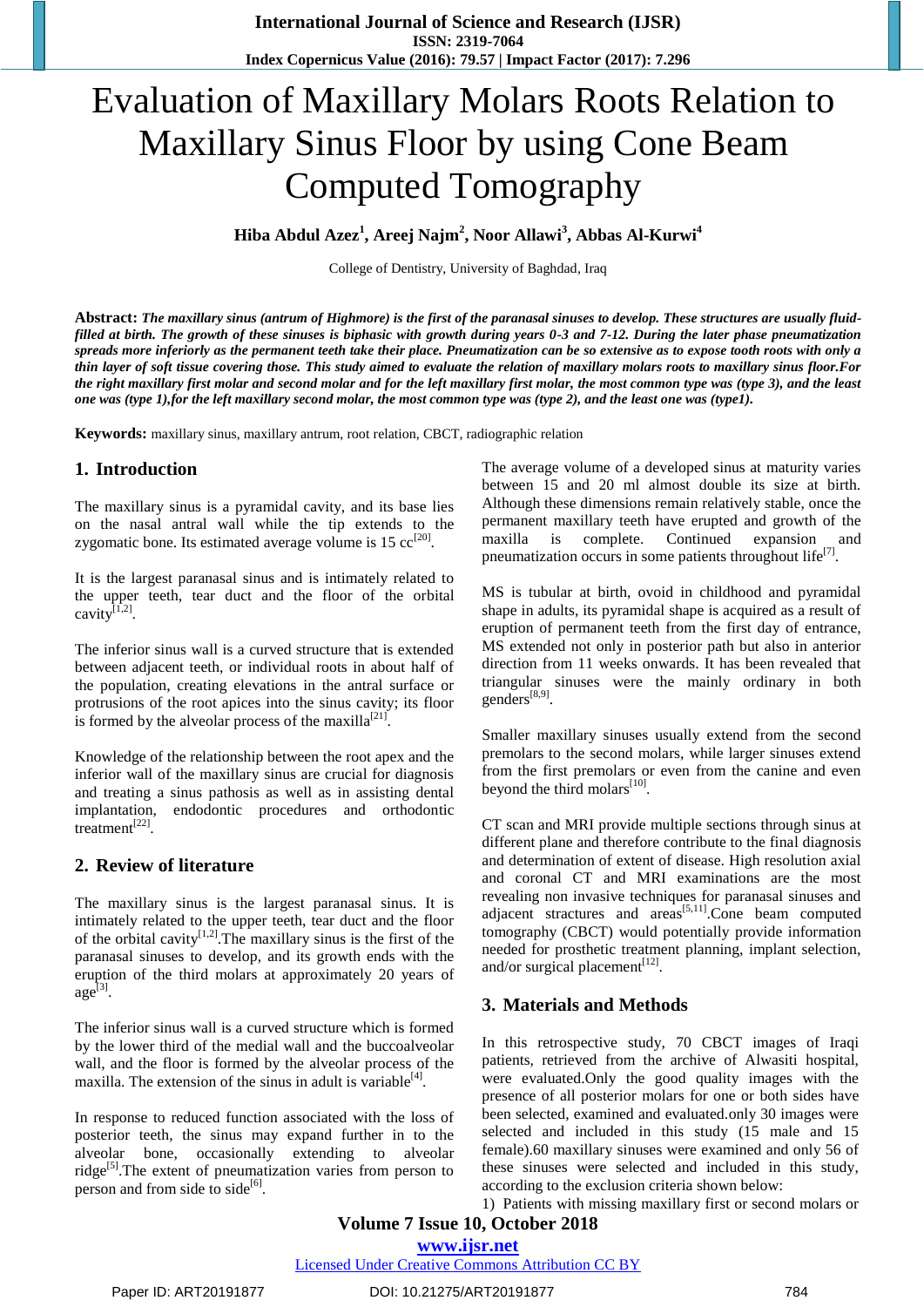both from both sides.

- 2) Patients with large periapical lesions or bony tumor.
- 3) Bad quality CBCT images.
- 4) Unerupted, partially erupted or ongoing eruption of first and second molars with immature apices.

The machinery use in this research was Cone beam computed tomography machine (CS 9000 3D Extra oral Imaging System-Care Stream dental, USA; the authorized representatives in the European community: Trophy, France. Radiographic machine has been used with the exposure parameters range from (60-90) kV and mA from (2-15), for (1.24) minutes, high resolution (200um), voxel size (93"width" \*74"diameter" \* 37 "height" mm  $\pm$  15%) and Image field (300\*300 mm).

Computer system connected to Cone beam computed tomography machine for image manipulation and viewing.

Maxillary molars root relation to maxillary sinus divided into three types (classes) according to Kilic et al classification<sup>[13]</sup>.

- Type 1: roots penetrated into the sinus.
- Type 2: roots contact the sinus floor.
- Type 3: roots below the sinus floor.

#### **4. Results**

The study sample was composed of 15 male and 15 female individuals with age ranged between 15-50 years.56 maxillary sinuses were evaluated from 30 different CBCT images. For the right maxillary first molar, the most common type was (type 3), and the least one was (type 1).For the right maxillary second molar, the most common type was (type 3), and the least one was (type 1).For the left maxillary first molar, the most common type was (type 3), and the least one was (type 1).For the left maxillary second molar, the most common type was (type 2), and the least one was (type1).

**Table 1:** Percentages of different relation types of right maxillary molars root to maxillary sinus floor.

|                | upper right 6 |     |       | upper right 7 |                                                  |                                                                  |  |
|----------------|---------------|-----|-------|---------------|--------------------------------------------------|------------------------------------------------------------------|--|
| types          | m             |     |       | m             |                                                  |                                                                  |  |
|                | n / %         | n/% | n / % | n / %         | n / %                                            | n / %                                                            |  |
| T <sub>1</sub> |               |     |       |               | 6/0.06% 4/0.04% 2/0.02% 5/0.05% 4/0.04% 1/0.01%  |                                                                  |  |
| T <sub>2</sub> |               |     |       |               | 6/0.06% 7/0.07% 10/0.1% 15/0.15% 8/0.08% 9/0.09% |                                                                  |  |
| T <sub>3</sub> |               |     |       |               |                                                  | 15 / 0.15% 16 / 0.16% 15 / 0.15% 7 / 0.07% 15 / 0.15% 17 / 0.17% |  |
| <b>TOTALL</b>  | 27            | 27  | 27    | 27            | 27                                               | 27                                                               |  |

**Table 2:** Percentages of different relation types of left maxillary molars root to maxillary sinus floor.

|                | upper left 6 |       |       | upper left 7 |                                                 |                                                                 |  |
|----------------|--------------|-------|-------|--------------|-------------------------------------------------|-----------------------------------------------------------------|--|
| types          | m            | n     |       | m            |                                                 |                                                                 |  |
|                | n / %        | n / % | n / % | n / %        | $n/$ %                                          | $n/$ %                                                          |  |
| T1             |              |       |       |              | 6/0.06% 5/0.05% 3/0.03% 10/0.1% 4/0.04% 1/0.01% |                                                                 |  |
| T <sub>2</sub> |              |       |       |              |                                                 | 9/0.09% 11/0.11% 12/0.12% 12/0.12% 15/0.15% 12/0.12%            |  |
| T <sub>3</sub> |              |       |       |              |                                                 | 14 / 0.14% 13 / 0.13% 14 / 0.14% 7 / 0.07% 10 / 0.1% 16 / 0.16% |  |
| <b>TOTALL</b>  | 29           | 29    | 29    | 29           | 29                                              | 29                                                              |  |

#### **5. Discussion**

Kilic et al in (2010) conducted a study on 92 Turkish patients by using CBCT and found that the longest distance between sinus floor and root tips was for the first premolar and the shortest for the second molar distobucccal root tips for both right and left sides. These results disagreed with the results of this study. These differences may be due to the sample size or different race  $group^{[13]}$ .

Abd al-Hassan & Alnakib in (2013) made a study on 120 Iraqi patients using spiral CT and found that the longest distance was for the first premolar root apex and the shortest for the second molar mesiobuccal root apex for both sides. These results agreed with the results of this study[14].

Ok et al in (2014) conducted a study on 849 Turkish patients using CBCT and found that (type 3) occurred mostly in the premolar teeth and mesiobuccal and distobuccal roots of the first molar teeth, (type 1) occurred most frequently in the palatal roots of the first molar teeth, (type 2) occurred most frequently in the mesiobuccal roots of the second molar teeth. The results of (type 1) and (type 3) don't match the results of this study while the results of (type 2) agreed with this study results. These differences may be due to sample size or the method of measuring $^{[15]}$ .

Lavasani in (2015) conducted a study on 155 American patients using CBCT and found that the farthest root from the sinus was distobuccal root of first molar and the closest to the sinus was mesiobuccal root of second molar. The results of the farthest roots from the sinus disagreed with the results of this study while the results of the closest roots to the sinus match the results of this study. These differences may be due to different sample race & sample  $size^{[16]}$ .

Roque et al in (2015) made a study on 78 Brazilian patients using CBCT and observed that the mesiobuccal and distobuccal roots of the second molars were found to be closest to the maxillary sinus, whereas the buccal and palatal roots of the first premolars were found to be farthest from the maxillary sinus. These results disagreed with the results of this study which may be due to different sample race, sample size or method of measuring $^{[17]}$ .

Shokry et al in (2016) conducted a study on 50 Saudi Arabian patients using CBCT and found that class 1 roots had the highest prevalence and Their percentage was the highest among palatal roots (60.6%), followed by distobuccal roots (53.5%), and mesiobuccal roots (48%). These results disagreed with the results of this study. These differences may be due to the method of measuring and sample size<sup>[18]</sup>.

Tawfieq & Fattah in (2017) conducted a study on 70 Iraqi patients using CBCT and found that the closest root to the sinus was the mesiobuccal root of second molar. This result is similar to the results of this study<sup>[19]</sup>.

## **Volume 7 Issue 10, October 2018**

**www.ijsr.net**

Licensed Under Creative Commons Attribution CC BY